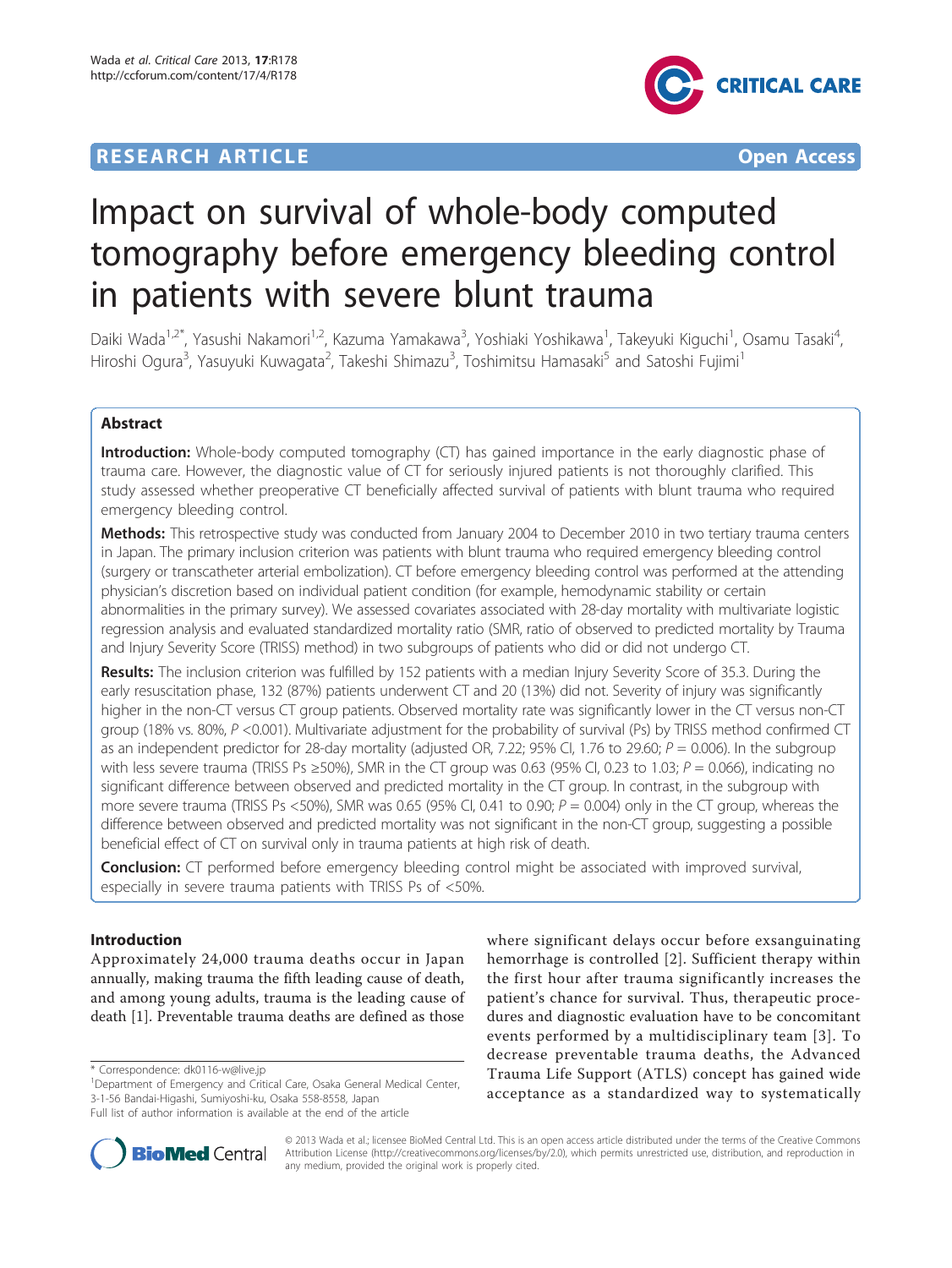manage the trauma patient by a team [[4,5\]](#page-6-0). In Japan, the Japan Advanced Trauma Evaluation and Care (JATEC) program based on the ATLS concept has gained wide acceptance [[1\]](#page-6-0).

To improve the workflow of acute trauma care, the management of severely injured patients is a matter of ongoing development. In particular, among imaging modalities, whole-body computed tomography (CT) represents a substantial refinement in the diagnostic work-up of multitrauma patients [\[6](#page-6-0)]. The process quality of whole-body CT has been proven in several studies that have confirmed its feasibility, high diagnostic safety, and substantial reduction in scan time [[7](#page-6-0)]. Salim et al. showed that whole-body CT resulted in a change of treatment in 19% of 1,000 patients without obvious external signs of injuries [[8\]](#page-6-0). CT has gained importance in the early diagnostic phase of trauma care and has become an essential part of the trauma diagnostic workup  $[9]$  $[9]$  $[9]$ . Hilbert *et al.* reported that by integrating CT into the trauma room, elimination of patient transfer from the emergency room to the CT scanner location is of enormous benefit in terms of work-up time [[10\]](#page-6-0). However, few studies have examined the benefit of whole-body CT on mortality in patients with severe blunt trauma who required emergency bleeding control. Therefore, the objective of this study was to assess whether preoperative whole-body CT had a beneficial impact on survival in blunt trauma patients who required emergency bleeding control.

# Materials and methods

# Patient population

This was a retrospective study conducted from January 2004 to December 2010 at the Osaka General Medical Center and Osaka University Graduate School of Medicine. Inclusion criteria were as follows: patients with blunt trauma, who required emergency bleeding control and, who were admitted directly from the scene of the incident. Emergency bleeding control was defined as any emergent thoracotomy, laparotomy or transcatheter arterial embolization procedure performed for control of chest, abdominal or pelvic organ bleeding in the emergency department or operating room. Exclusion criteria included patients who were transferred from other hospitals; patients with traumatic cardiopulmonary arrest on arrival; and patients with severe brain injury that was the direct cause of death. The patient flow diagram is shown in Figure [1](#page-2-0).

This study followed the principles of the Declaration of Helsinki, and the conduction of this study was approved by the institutional review board at Osaka General Medical Center. The board waived the need for informed consent because this was a retrospective chart review study.

#### Trauma management policy

The two institutions participating in the present study are tertiary referral hospitals where together, over 700 trauma patients are admitted annually. Both hospitals chose the same diagnostic algorithm, that of the JATEC program, which is based on the ATLS concept [\[4](#page-6-0)]. Briefly, in the primary survey of the patient, focused assessment with sonography for trauma (FAST) and chest and pelvic X-ray examinations are performed for diagnosis. If available, CT is performed before emergency bleeding control. Each physician decides not to perform CT if certain abnormalities are clearly identified in the FAST and X-ray images or if patient transfer is difficult due to hemodynamic instability. The locations of the CT scanners in both institutions are on the same floor as the trauma rooms. The time required to perform the CT scan, which includes patient transfer time, is about 20 minutes.

### Data collection

Patients were followed until 28 days after admission. Emergency department variables (systolic blood pressure (SBP), heart rate, respiratory rate, shock index (SI), base excess (BE) and lactate value) were recorded as the initial set of vital signs. Body temperature (BT) and prothrombin time (PT) recorded were those with the lowest level within 24 hours from the time of arrival at the hospital. In-hospital variables (fluid infusion, blood transfusion, fresh frozen plasma (FFP) transfusion) were recorded as the total volume of each within 24 hours. We then calculated Injury Severity Score (ISS), Revised Trauma Score (RTS), and the probability of survival (Ps) by the Trauma and Injury Severity Score (TRISS) method. TRISS method is the most widely used method for measurement of expected outcome in patients with trauma [[11](#page-6-0)-[14](#page-6-0)]. The primary outcome event for analysis was 28-day mortality.

# Statistical analysis

Data are expressed as group medians with interquartile ranges or numbers with percentages, as appropriate. Continuous variables were compared between groups with the Mann-Whitney U test. Categorical variables were analyzed with the  $\chi^2$  test or Fisher's exact test, as appropriate.

Multivariate regression analysis was used to assess the covariates that were associated with 28-day mortality. We then performed an outcome analysis to calculate standardized mortality ratio (SMR; ratio of observed to predicted mortality calculated by TRISS method). Observed mortality was compared with predicted mortality with the Wald-type test with logistic regression. We divided all of the patients into two groups based on whether TRISS Ps was  $\geq 50\%$  or <50% to assess whether CT before emergency bleeding control improved survival especially in patients at high risk of death (TRISS Ps <50%). In addition, the CT group patients were divided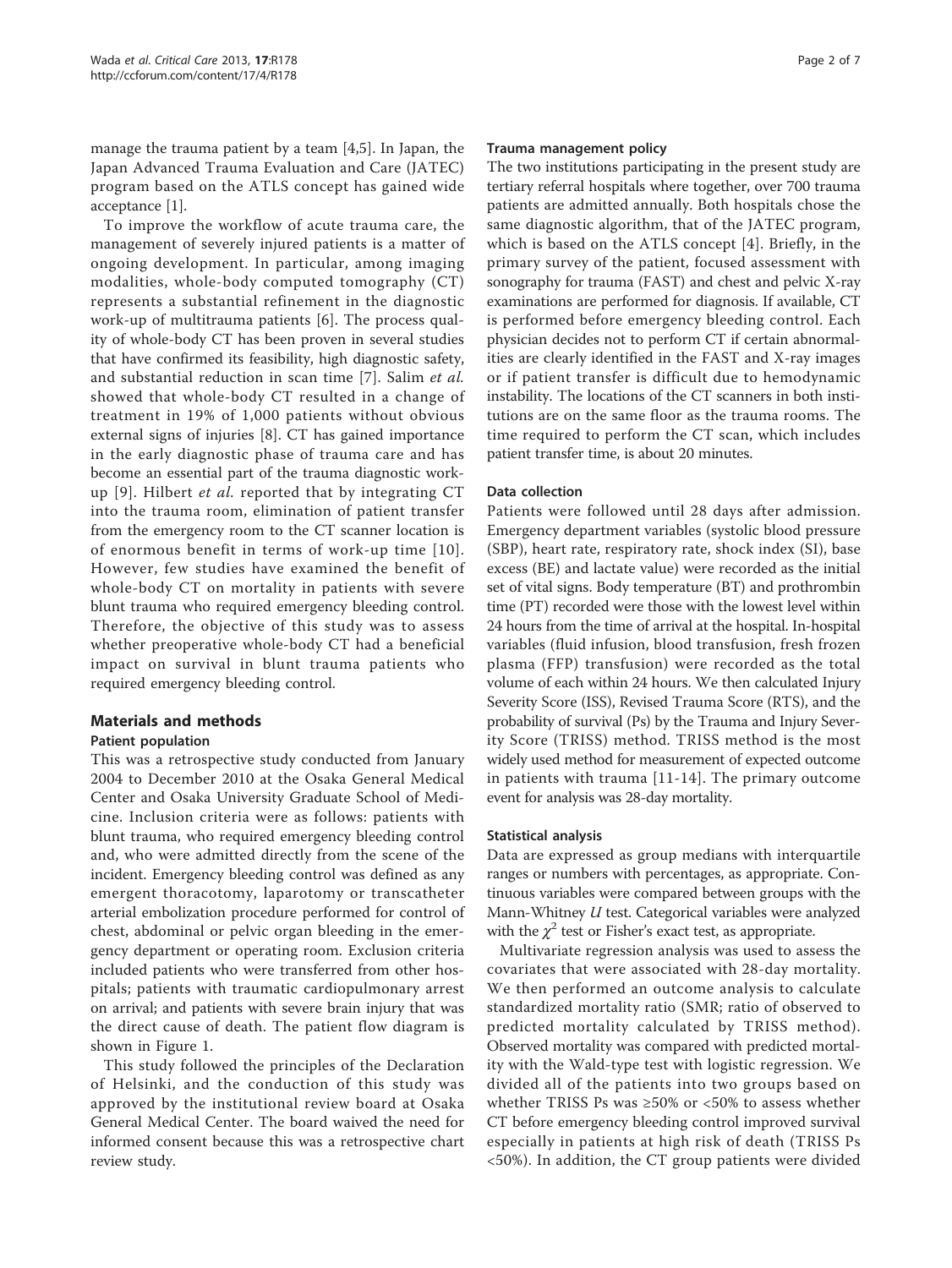<span id="page-2-0"></span>

into two subgroups based on whether SI just before they underwent CT was  $\geq 1$  or <1 to assess whether CT before emergency bleeding control improved survival, especially in hemodynamically unstable patients  $(SI \geq 1)$ .

A P-value of <0.05 was considered to indicate statistical significance. Statistical analyses were performed with SPSS for Windows version 17.0 software (SPSS, Inc., Chicago, IL, USA) and SAS Statistical Software version 9.1.3 (SAS Institute Inc., Cary, NC, USA).

# Results

# Baseline characteristics

Baseline characteristics of the 152 patients who met the entry criteria are shown in Table [1](#page-3-0). This study cohort (median age, 40 (25 to 61) years) represented a significantly injured population with a median ISS of 35.3 and an overall 28-day mortality of 26.3%. Of these 152 patients, 132 underwent CT imaging before emergency surgical bleeding control (CT group) and 20 did not (non-CT group). The TRISS method could be applied to all 152 patients. As an indication of the severity of trauma, the ISS, SBP, RTS, BE and lactate levels, number of blood transfusions within 24 hours, number of FFP transfusions within 24 hours, and TRISS Ps were all significantly lower in the non-CT group compared with the CT group. The

median time from patient arrival to the start of emergency bleeding control in the non-CT group was 74 (63 to 114) minutes, significantly shorter than that of 84 (67 to 121) minutes in the CT group. The 28-day mortality rate was also significantly higher in the non-CT group versus the CT group (80% vs. 18%,  $P < 0.001$ ).

# Effect of CT on mortality by multivariate logistic regression analysis

Because significant differences existed in baseline severity of trauma between the two CT groups, multivariate logistic regression analysis was applied to adjust for possible confounders. Covariates to estimate the effect of CT in the regression model were TRISS Ps in model 1, and BE, BT and PT in model 2, as shown in Table [2.](#page-3-0) Consequently, CT was found to be an independent predictor for survival that added significant predictive power to both models (model 1: odds ratio (OR), 7.224; 95% confidential interval (CI), 1.763 to 29.601;  $P = 0.006$  and model 2: OR, 11.745; 95% CI, 3.313 to 41.637; P < 0.001).

# Effect of CT on mortality by standard mortality ratio analysis

In the subgroup with less severe trauma (TRISS Ps  $\geq$ 50%), SMR showed no significant difference between observed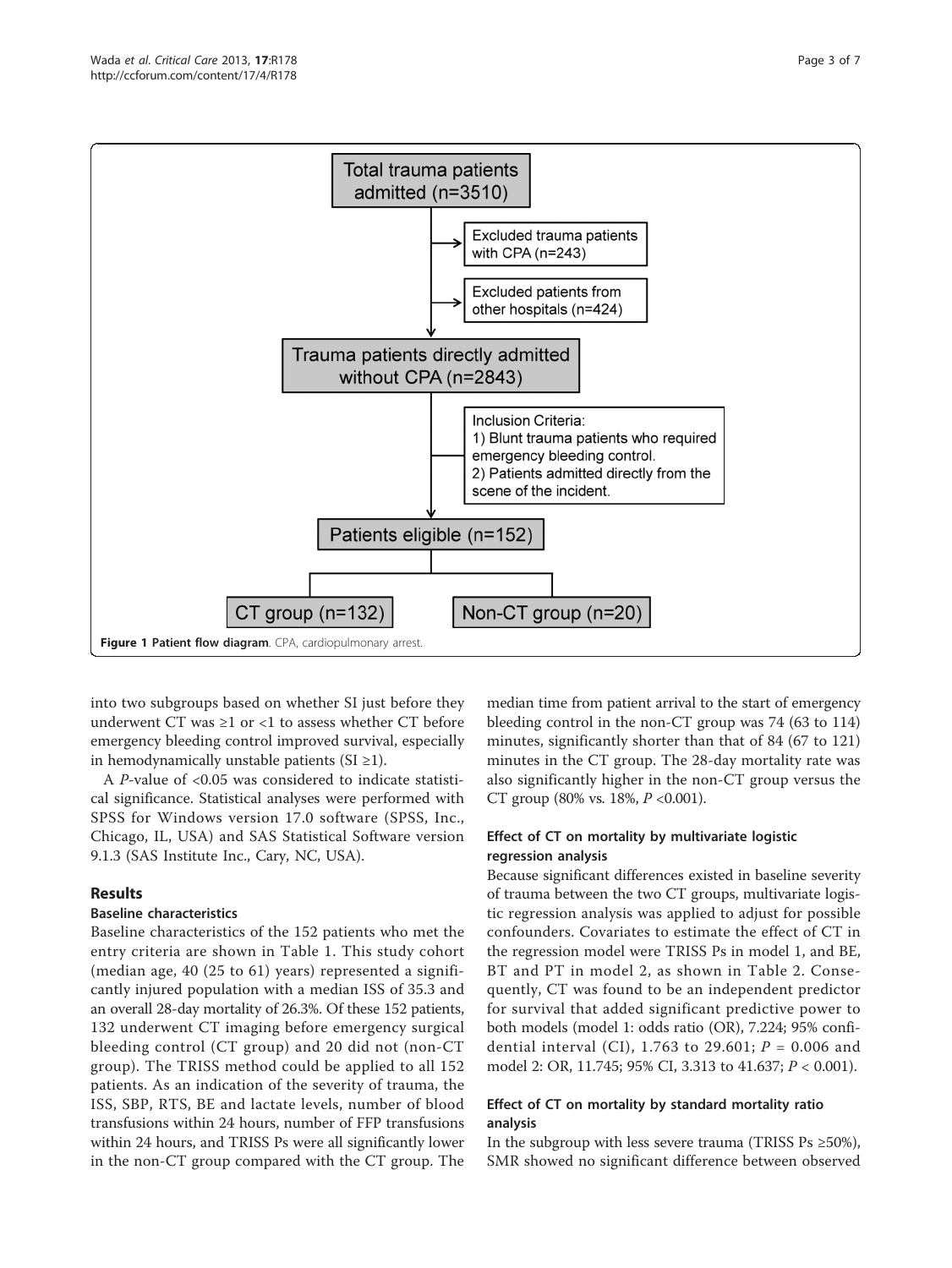#### <span id="page-3-0"></span>Table 1 Baseline characteristics and diagnostic data of the study population

|                                                                              | <b>Total</b><br>$(n = 152)$ | CT group<br>$(n = 132)$     | Non-CT group<br>$(n = 20)$ | P-value |
|------------------------------------------------------------------------------|-----------------------------|-----------------------------|----------------------------|---------|
| <b>Baseline characteristics</b>                                              |                             |                             |                            |         |
| Age, yrs                                                                     | 40 (25 to 61)               | 40 (26 to 61)               | 42 (23 to 64)              | n.s.    |
| Male sex, %                                                                  | 99 (65.1)                   | 86 (65)                     | 13(65)                     | n.s.    |
| <b>Emergency department variables</b>                                        |                             |                             |                            |         |
| Systolic blood pressure, mmHg                                                | 93.5 (70 to 122)            | 99 (80 to 128)              | 62 (50 to 74)              | < 0.001 |
| Heart rate, bpm                                                              | 101 (83 to 124)             | 98 (82 to 122)              | 105 (100 to 132)           | n.s.    |
| Respiratory rate, bpm                                                        | 23 (20 to 30)               | 23 (20 to 30)               | 20 (20 to 28)              | n.s.    |
| Revised Trauma Score                                                         | 6.9 (5.3 to 7.8)            | 7.0 (6.3 to 7.8)            | 4.3 (3.2 to 5.6)           | < 0.001 |
| Base excess, mmol/L                                                          | $-5.0$ ( $-8$ to $-1.8$ )   | $-4.0$ ( $-7.6$ to $-1.4$ ) | $-9.7$ ( $-13$ to $-7.4$ ) | < 0.001 |
| Lactate, mmol/L                                                              | 3.9 (2.5 to 7.0)            | $3.5$ (2.4 to 6.0)          | 8.1 (6.0 to 8.8)           | < 0.001 |
| In-hospital variables                                                        |                             |                             |                            |         |
| Body temperature, °C                                                         | 35.2 (34.5 to 35.8)         | 35.2 (34.5 to 35.8)         | 34.7 (34 to 35.6)          | n.s.    |
| Prothrombin time, %                                                          | 50 (34.2 to 65)             | 50 (35.5 to 67.2)           | 40 (32.7 to 60.2)          | n.s.    |
| Infusion within 24 hrs, ml                                                   | 11,000 (8,625 to<br>16,000) | 14,000 (9,000 to<br>16,000  | 10,500 (7,750 to<br>15,250 | n.s.    |
| Blood transfusion within 24 hrs, units                                       | 14 (6 to 25.5)              | 18 (9.0 to 31)              | 23 (16 to 44)              | 0.001   |
| FFP transfusion within 24 hrs, units                                         | 3.0 (0 to 10)               | $0.0$ (0 to 10)             | 8.0 (3.0 to 13)            | 0.045   |
| <b>Bleeding control site</b>                                                 |                             |                             |                            |         |
| Chest                                                                        | 21 (13.8)                   | 15(11.3)                    | 6(30)                      | n.s.    |
| Abdomen                                                                      | 93 (61.1)                   | 78 (59)                     | 15(75)                     | n.s.    |
| Pelvic                                                                       | 70 (46)                     | 60 (45.4)                   | 10(50)                     | n.s.    |
| Time from patient arrival to start of emergency bleeding control,<br>minutes | 79 (55 to 105)              | 84 (67 to 121)              | 74 (63 to 114)             | < 0.001 |
| <b>Injury Severity Score</b>                                                 | 34 (25 to 45)               | 34 (25 to 43)               | 41 (34 to 51)              | 0.033   |
| TRISS Ps, %                                                                  | 80 (39.1 to 95.1)           | 84.5 (56.5 to 95.5)         | 22.2 (7.9 to 39.2)         | < 0.001 |
| <b>Outcome variables</b>                                                     |                             |                             |                            |         |
| 24-hr mortality, %                                                           | 39 (25.6)                   | 23 (17.4)                   | 16(80)                     | < 0.001 |
| 28-d mortality, %                                                            | 40 (26.3)                   | 24 (18.1)                   | 16 (80)                    | < 0.001 |

Data are expressed as group medians with interquartile ranges or number (percent). bpm, beats per minute; CT, computed tomography; FFP, fresh frozen plasma; n.s., not significant; Ps, probability of survival; TRISS, Trauma and Injury Severity Score.

and predicted mortality either in the CT group or the non-CT group (Figure [2](#page-4-0)). In the subgroup with more severe trauma (TRISS Ps <50%), when comparing observed mortality with predicted mortality, results in the CT group showed observed mortality of 50% versus

|          |  | Table 2 Results of multivariate logistic regression |  |
|----------|--|-----------------------------------------------------|--|
| analysis |  |                                                     |  |

| Covariate              | $Coeff(\beta)$ | SE(B) | <b>OR</b> | 95% CI          | P-value |  |  |  |
|------------------------|----------------|-------|-----------|-----------------|---------|--|--|--|
| Model 1: (CT+TRISS Ps) |                |       |           |                 |         |  |  |  |
| CT                     | 1.977          | 0.720 | 7.224     | 1.763 to 29.601 | 0.006   |  |  |  |
| TRISS Ps               | 0.044          | 0.008 | 1.045     | 1.029 to 1.061  | < 0.001 |  |  |  |
| Model 2: (CT+BE+BT+PT) |                |       |           |                 |         |  |  |  |
| CT                     | 2.463          | 0.646 | 11.745    | 3.313 to 41.637 | < 0.001 |  |  |  |
| BE                     | 0.128          | 0.047 | 1.137     | 1.036 to 1.247  | 0.007   |  |  |  |
| <b>BT</b>              | 0.444          | 0.202 | 1.559     | 1.050 to 2.316  | 0.028   |  |  |  |
| PT                     | 0.015          | 0.012 | 1015      | 0.992 to 1.038  | 0.198   |  |  |  |
|                        |                |       |           |                 |         |  |  |  |

BE, base excess; BT, body temperature; CI, confidence interval; Coeff( $\beta$ ), coefficient; CT, computed tomography; OR, odds ratio; Ps, probability of survival; PT, prothrombin time; SE( $\beta$ ), standard error of coefficient; TRISS, Trauma and Injury Severity Score.

predicted mortality of 76.4%. Thus, SMR showed a significant difference only in the CT group (SMR, 0.65; 95% CI, 0.41 to 0.9;  $P = 0.004$ ), indicating that observed mortality was significantly lower than predicted mortality, whereas this was not the case in the non-CT group.

In addition, in the hemodynamically unstable subgroup (SI just before CT of  $\geq$ 1), SMR showed a significant difference only in the CT group (SMR, 0.54; 95% CI, 0.16 to 0.91;  $P = 0.014$ ) (Figure [3](#page-4-0)), indicating that observed mortality was significantly lower than predicted mortality. In the hemodynamically stable subgroup (SI just before CT <1), SMR showed no significant difference in the CT group.

#### Effect of CT in the patients with multiple injuries

The number of patients requiring emergency bleeding control in more than one body region (chest, abdomen and pelvic) was 21 (15.9%) in the CT group and 10 (50%) in the non-CT group. In the CT group, 14 of 21 (66.6%) patients lived, whereas only 2 of 10 (20%) patients lived in the non-CT group ( $P = 0.015$ ). In the patients with a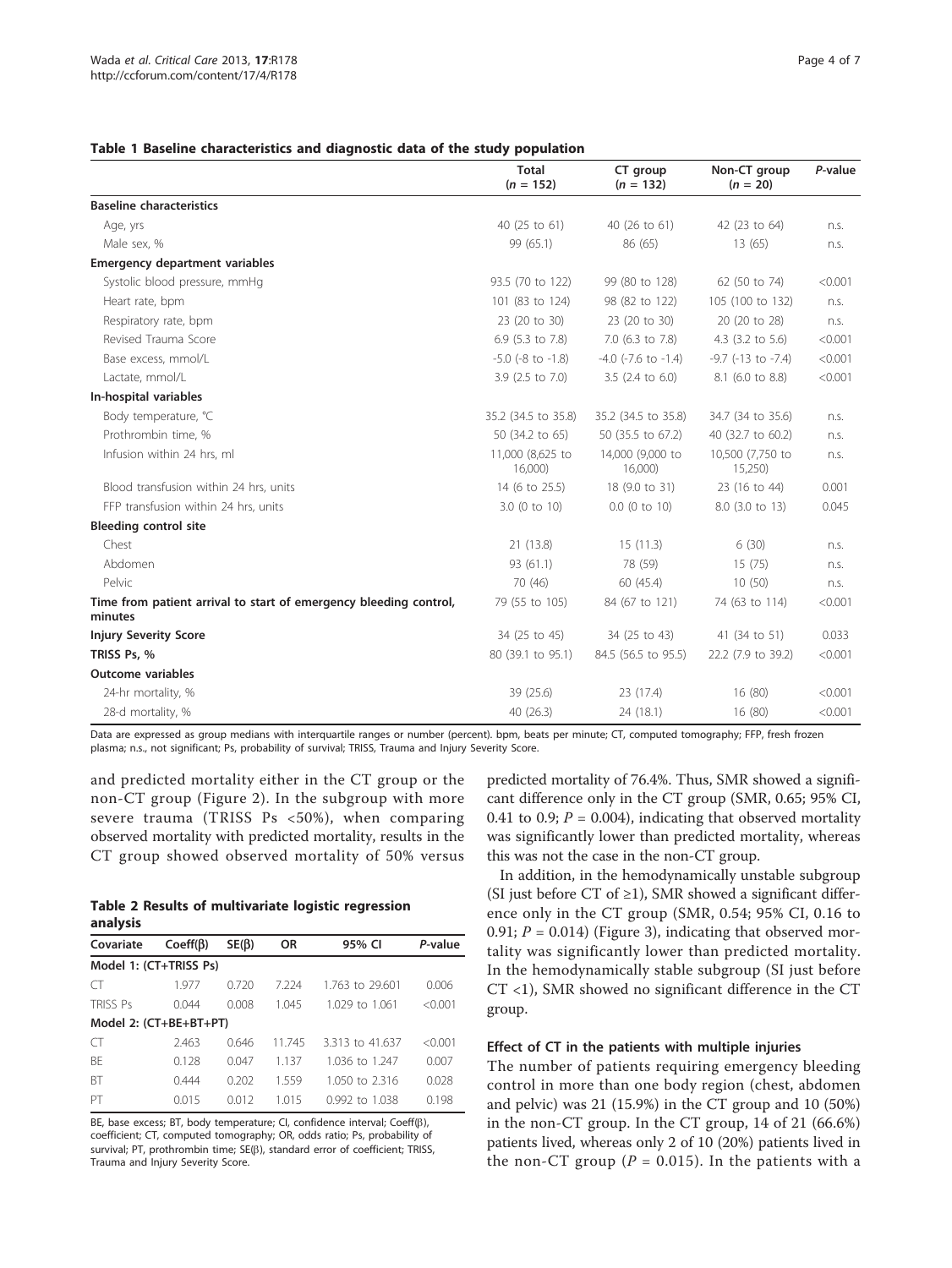<span id="page-4-0"></span>

TRISS Ps of <50%, the number of patients requiring emergency bleeding control in more than one body region was nine (30%) in the CT group and seven (43.8%) in the nonCT group. In the CT group, four of nine (44.4%) patients lived, whereas in the non-CT group, none of the seven (0%) patients lived  $(P = 0.042)$ .

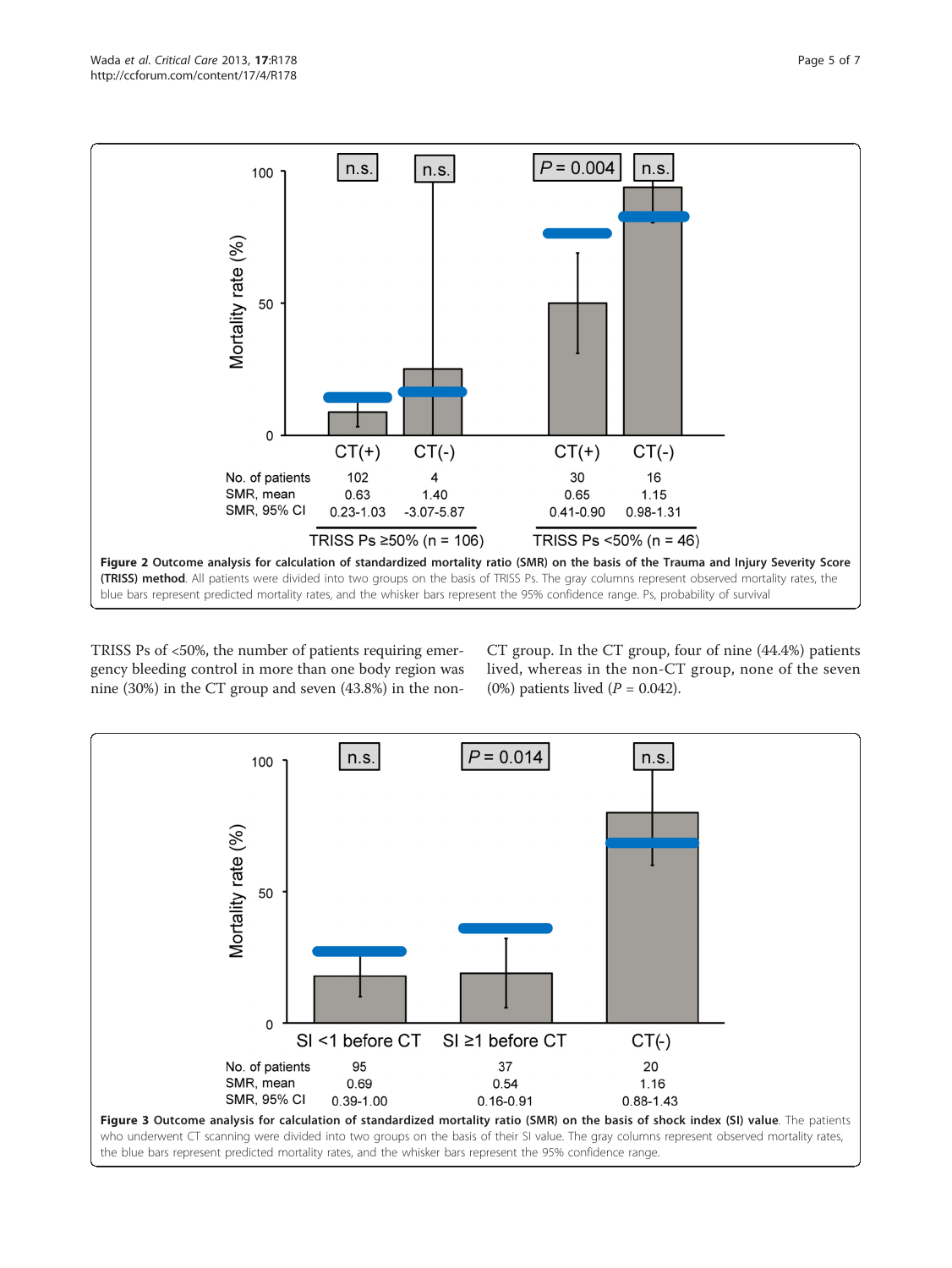#### **Discussion**

Multivariate analysis revealed CT to be an independent predictor for probability of 28-day survival in patients with severe blunt trauma who required emergency bleeding control. In addition, in the subgroup with more severe trauma (TRISS Ps <50%) and the hemodynamically unstable subgroup (SI just before CT of  $\geq$ 1), we observed a better survival rate for CT patients than that predicted by TRISS method, whereas there was no difference in survival rate of non-CT patients. The results of this study provide the first evidence, to our knowledge, that CT offers a significant beneficial effect on mortality in the early management of severe blunt trauma.

The ATLS guidelines clearly state that after a quick "first survey", resuscitation of the patient has priority over advanced diagnostic procedures. When the patient is hemodynamically unstable, the patient is usually examined clinically and undergoes diagnostic procedures (conventional radiography and FAST) and CT scanning after emergency surgery [\[4](#page-6-0)]. Clarke *et al.* reported that delay to laparotomy in patients with intra-abdominal hemorrhage after trauma was associated with an increased risk of mor-tality [[15](#page-6-0)]. Neal et al. reported that delay secondary to abdominal CT in patients who require operative intervention results in an independent higher risk of mortality [[16](#page-6-0)].

Improvements in technology have brought about a change in the use of CT in trauma treatment. Recent technological advances related to the introduction of CT have led to increasing use of whole-body CT thanks to a reduction in data acquisition time and improvement in the quality of imaging data [[17\]](#page-6-0). Ptak et al. could show that whole-body multidetector CT shortens scan time compared with that of single-detector helical CT, from 41 to 3 minutes, and patient throughput time from 65 to 23 minutes [\[18](#page-6-0)]. Huber-Wagner et al. reported that integration of whole-body CT into early trauma care significantly increases the probability of survival in patients with polytrauma using the data recorded in the trauma registry of the German Trauma Society [[19\]](#page-6-0). Wurmb et al. reported that rapid diagnostic workup with wholebody CT might be associated with an improved outcome if emergency surgery is necessary for seriously injured patients [[20](#page-6-0)]. However, the importance of this technology in early trauma management remains controversial. Still, little is known about the diagnostic value and the therapeutic impact on mortality when preoperative CT is performed for blunt trauma patients requiring emergency bleeding control, especially for patients at high risk of death and for hemodynamically unstable patients.

The present study revealed that preoperative CT was associated with improved survival in patients at high risk of death with a low TRISS Ps and in hemodynamically unstable patients, whereas CT did not improve survival in the patients with less severe trauma or who were hemodynamically stable. There are two possibilities for why CT improved survival in the patients with a TRISS Ps of <50%. First, these patients actually require emergency bleeding control in more than one body region, such as the thoracic, abdominal and pelvic regions. CT helps in the decision to prioritize the type of emergency bleeding control required on the first approach and was helpful in promptly tailoring subsequent treatment. In the patients in the present study with more than one site of bleeding, survival rate in the CT group was significantly higher than that in the non-CT group. Fang et al. reported that the priority of emergency surgery or angiography can be individualized and customized according to the CT findings [[21\]](#page-6-0). Second, unexpected sites of bleeding were more often discovered during emergency bleeding control in the non-CT group than in the CT group. CT performed before emergency bleeding control contributed to the avoidance of a high rate of unexpected bleeding. Neal et al. reported that abdominal CT would result in delay and a greater risk of mortality after significant abdominal injury [[16](#page-6-0)]. However, they focused on a trauma population with isolated abdominal injuries requiring laparotomy so that there might be few patients with a TRISS Ps of <50% in their study. Further clinical investigation is necessary to clarify in which population with severe trauma CT will have the most significant effect on patient outcome.

We acknowledge several limitations of an observational study design. This is a retrospective observational study and not a randomized control study. The study was conducted in only two institutions, and the sample size was small in the non-CT group ( $n = 20$ ). Significant differences in baseline severity of trauma, as indicated by the TRISS Ps and ISS score, existed between the two groups. In addition, the decision to perform CT may have introduced major selection bias in the present study because CT was performed at the discretion of the attending physician based on individual patient condition and not according to a predefined protocol. The combination of these limitations might cause multiple unmeasured variables to account for the outcome differences observed in this study. Considering these possible confounders, we performed multivariate logistic regression analysis and SMR analysis.

#### Conclusion

Whole-body CT performed before emergency bleeding control might be associated with improved survival, especially in patients at high risk of death and in hemodynamically unstable patients.

#### Key messages

• CT was an independent predictor for the probability of 28-day survival in patients with severe blunt trauma who required emergency bleeding control.